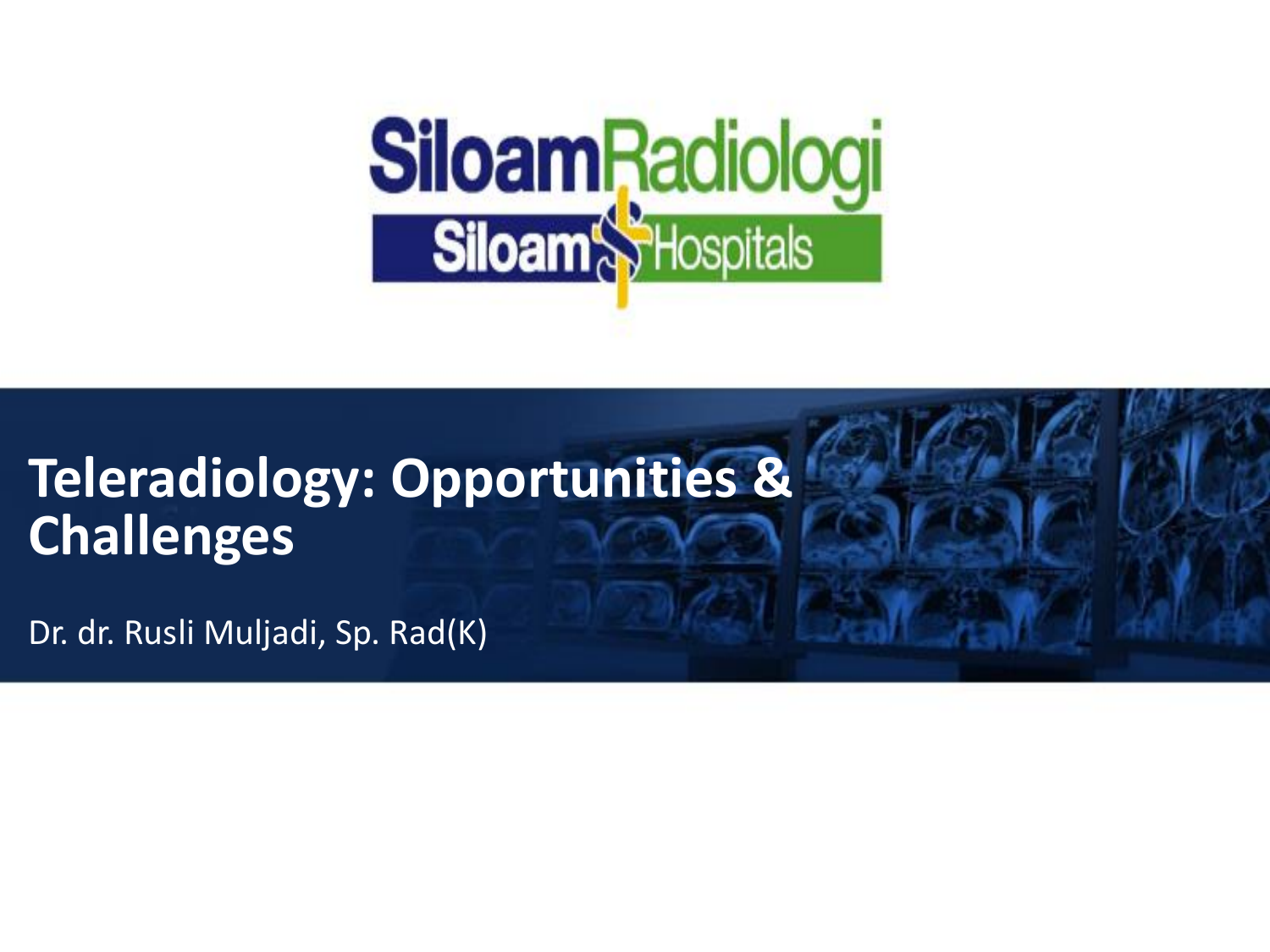#### **RADIOLOGY ISSUES IN INDONESIA**

"Selain tidak memiliki dokter spesialis bedah, RSUD Mamuju juga tidak memiliki dokter spesialis radiologi, spesialis saraf, dan spesialis patologi klinik," katanya.

"Radiolog Indonesia itu 60 % nya di Jakarta. Dan kurang dari 50 % radiolog belum update ilmunya," kata dr Anggaraini Dwi Sensusiati Sp.Rad(K) kepada wartawan di sela-sela one day symposium and workshop head and neck di Hotel Bumi, Sabtu (12/10/2013).

"Tiap tahunnya hanya bertambah 100-150 spesialis radiolog," ujar dr Vonny dalam 'GE Healthcare Resmikan Pemasangan 1000 CT Scan di Kawasan Asia Tenggara' di Bekasi, Senin (12/11/2018).

Meskipun kebutuhan akan tenaga Radiografer cukup tinggi, orang masih enggan terlibat dibidang ini karena kekhawatiran pada risiko paparan radiasi. Tak bisa dipungkiri risiko radiasi memang ada, tapi kamu akan diajari untuk bekerja secara aman pada matakuliah K3. Keren kan, satu jurusan bisa jadi satu matakuliah, tuh.

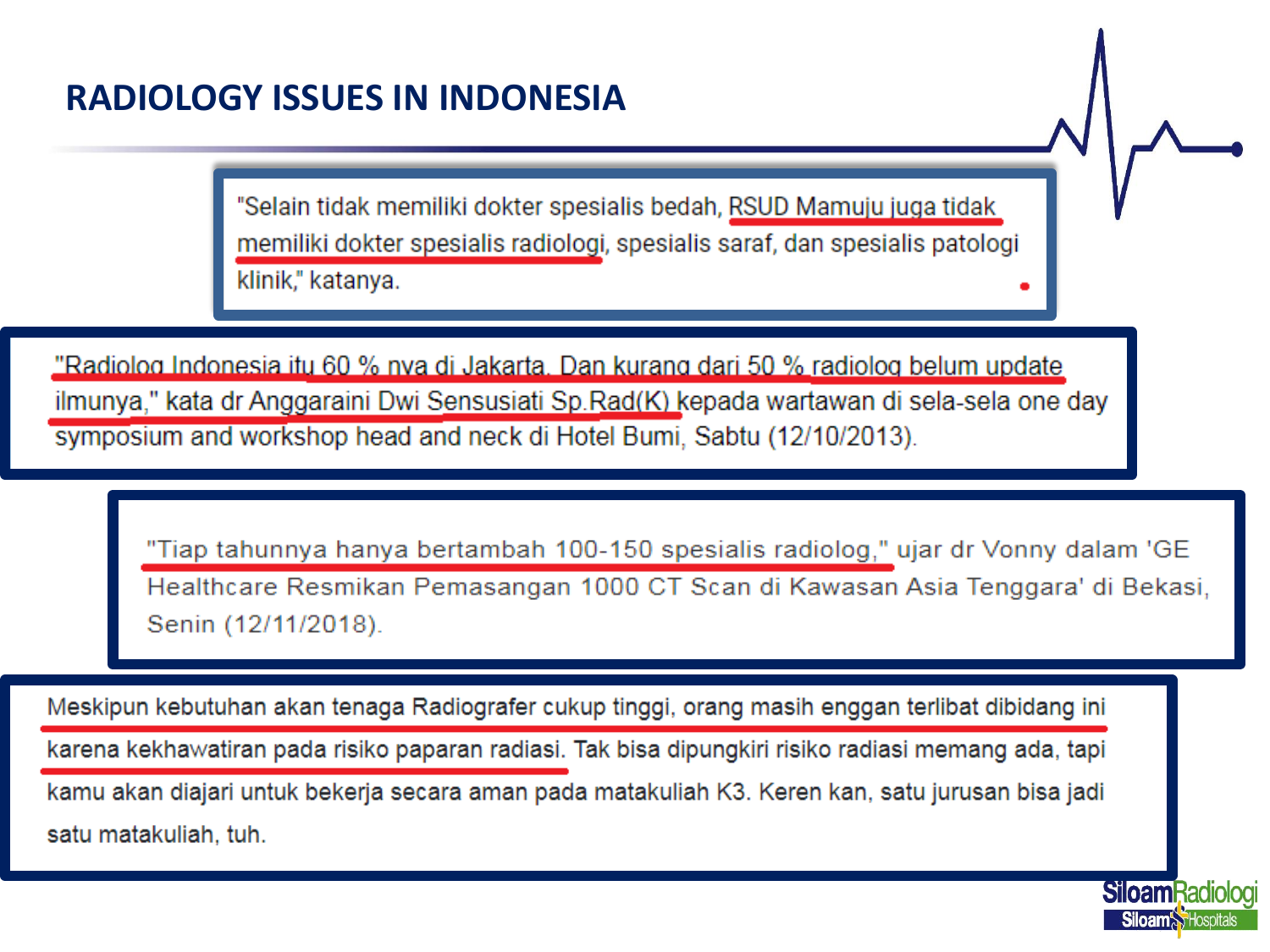

# Teleradiology improves patient care by enabling radiologist to offer their expertise **without having to be present**

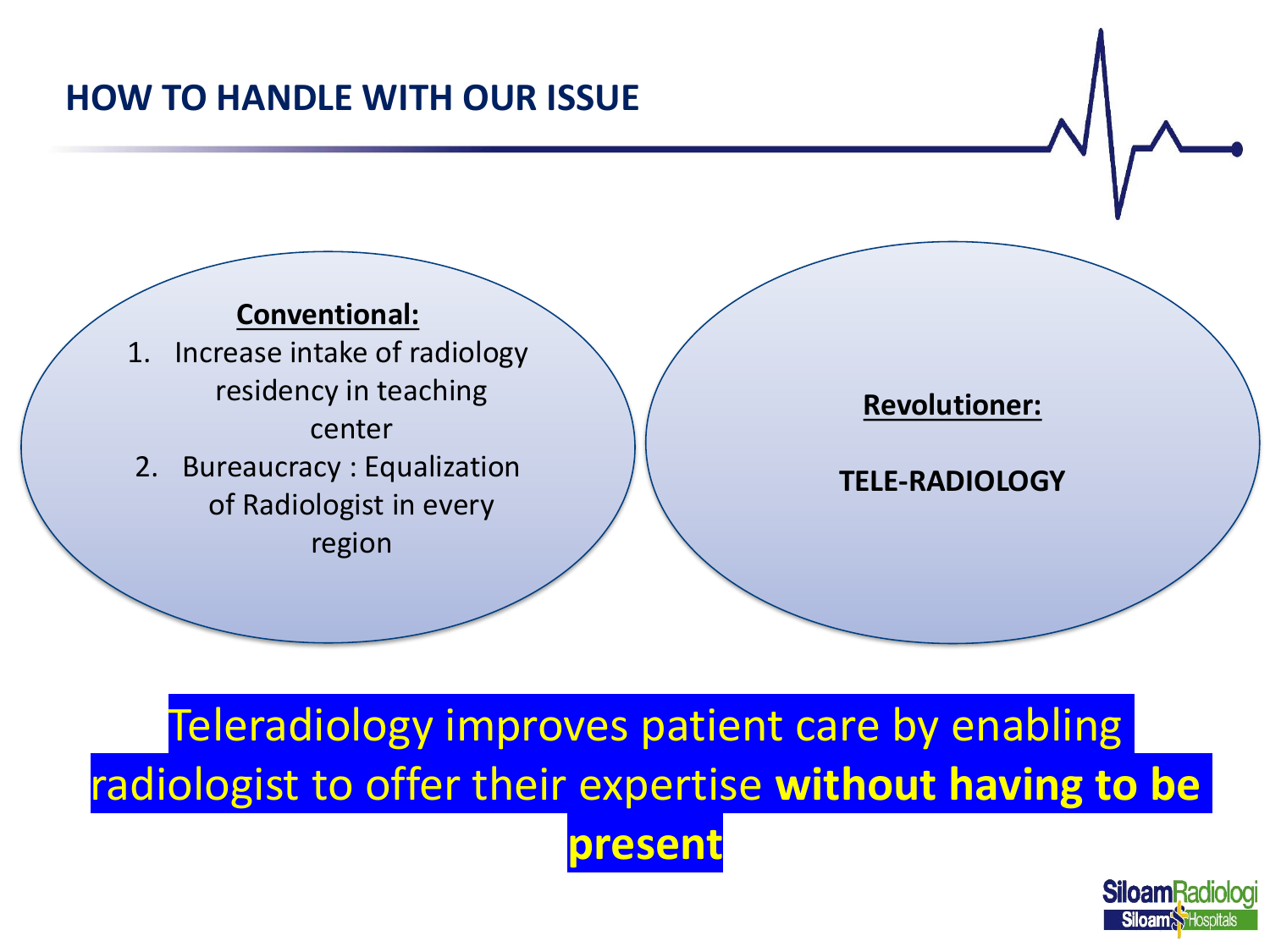### **In term of services**

- 1. Helping to read and give consult anywhere (even in remote area) – anytime (day & night) with less effort.
- 2. Helping with the limitation of man-power, especially in remote area
- 3. Patient don't have to bring any record when visit the hospital where referred to (online recorded)



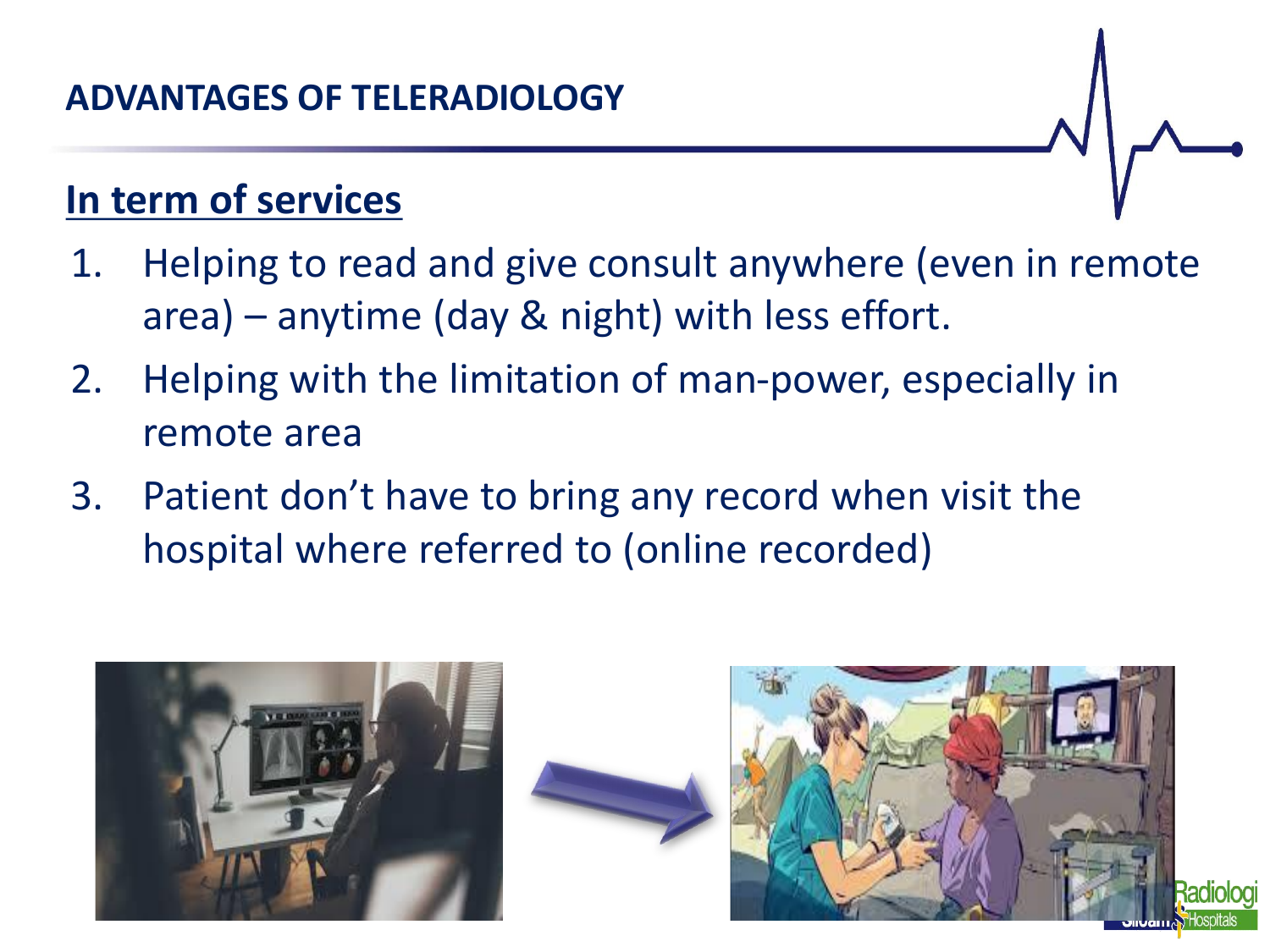## **In terms of sharing-knowledge**

- 1. Helping other centers while facing difficult cases
- 2. Open discussion not only among radiologists but also general physicians and other specialist
- 3. Learning sources for medical students and residents.



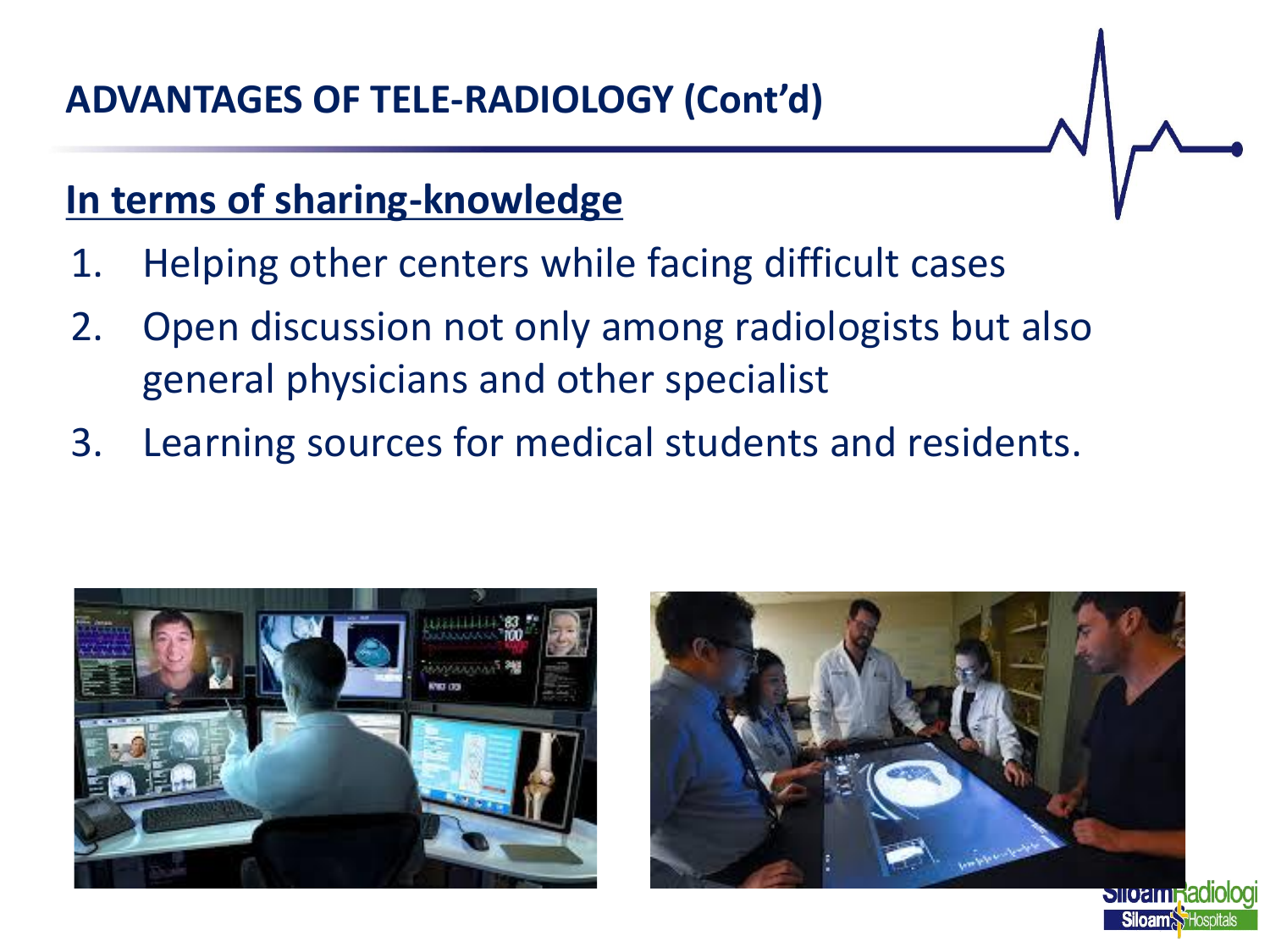



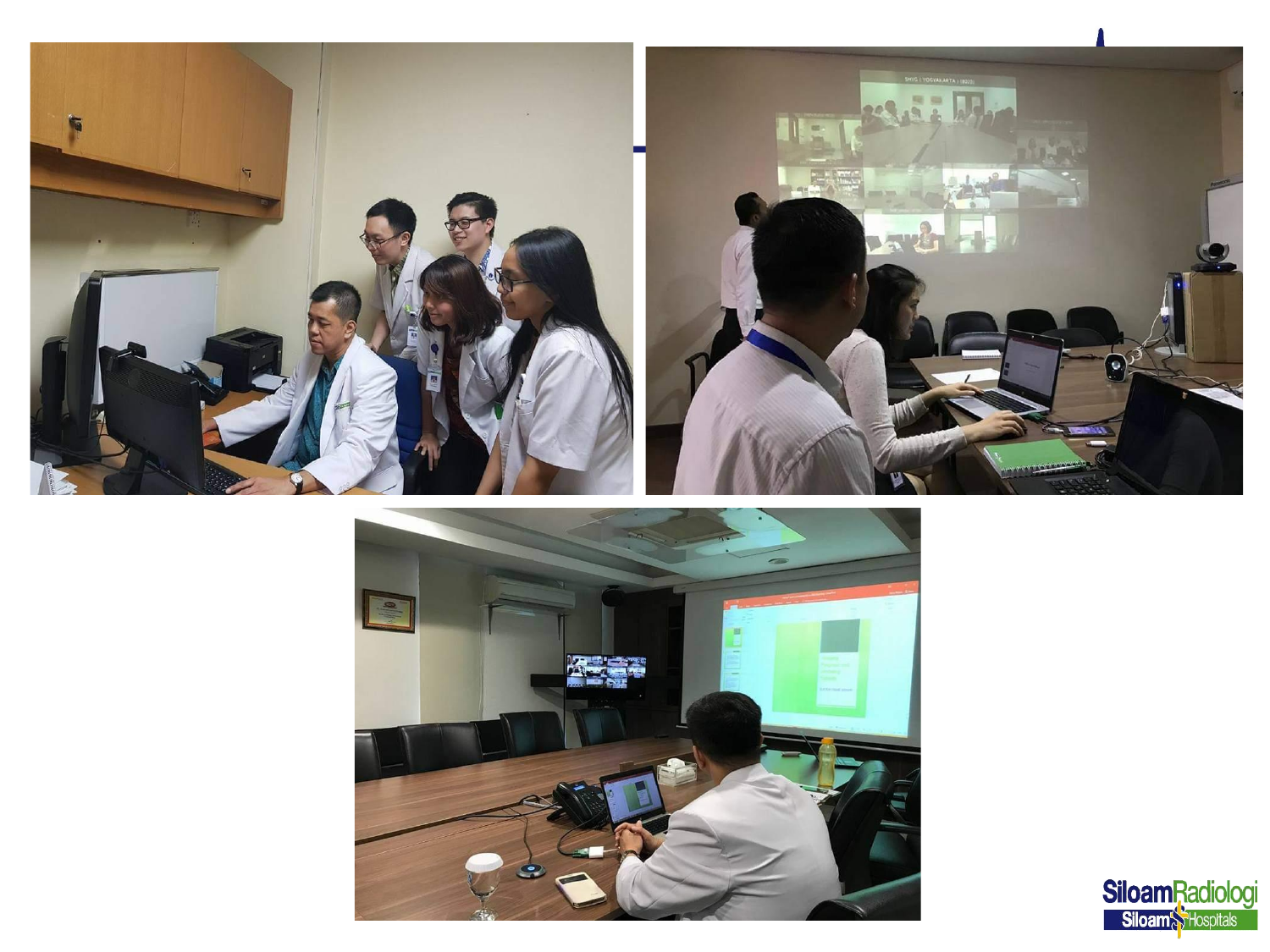## **In terms of self benefit**

- 1. Reduce burden of night shift and work shift
- 2. Reduce work stress and under-pressured feeling, especially while facing complicated cases





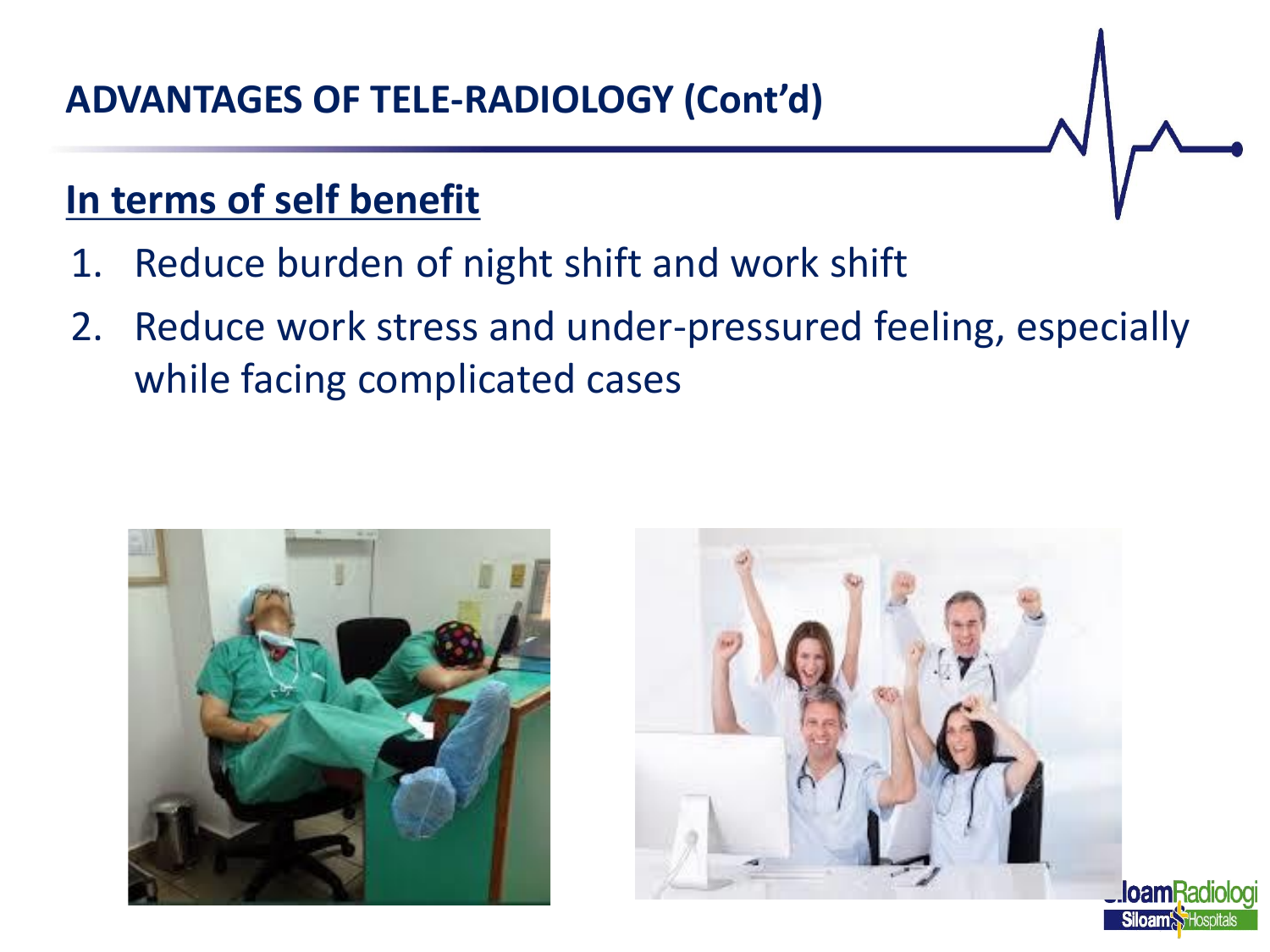

**Siloam** Hospitals

• Jika team Stroke sudah diaktifkan, jika ada CODE STROKE – hubungi langsung Radiolog Lokal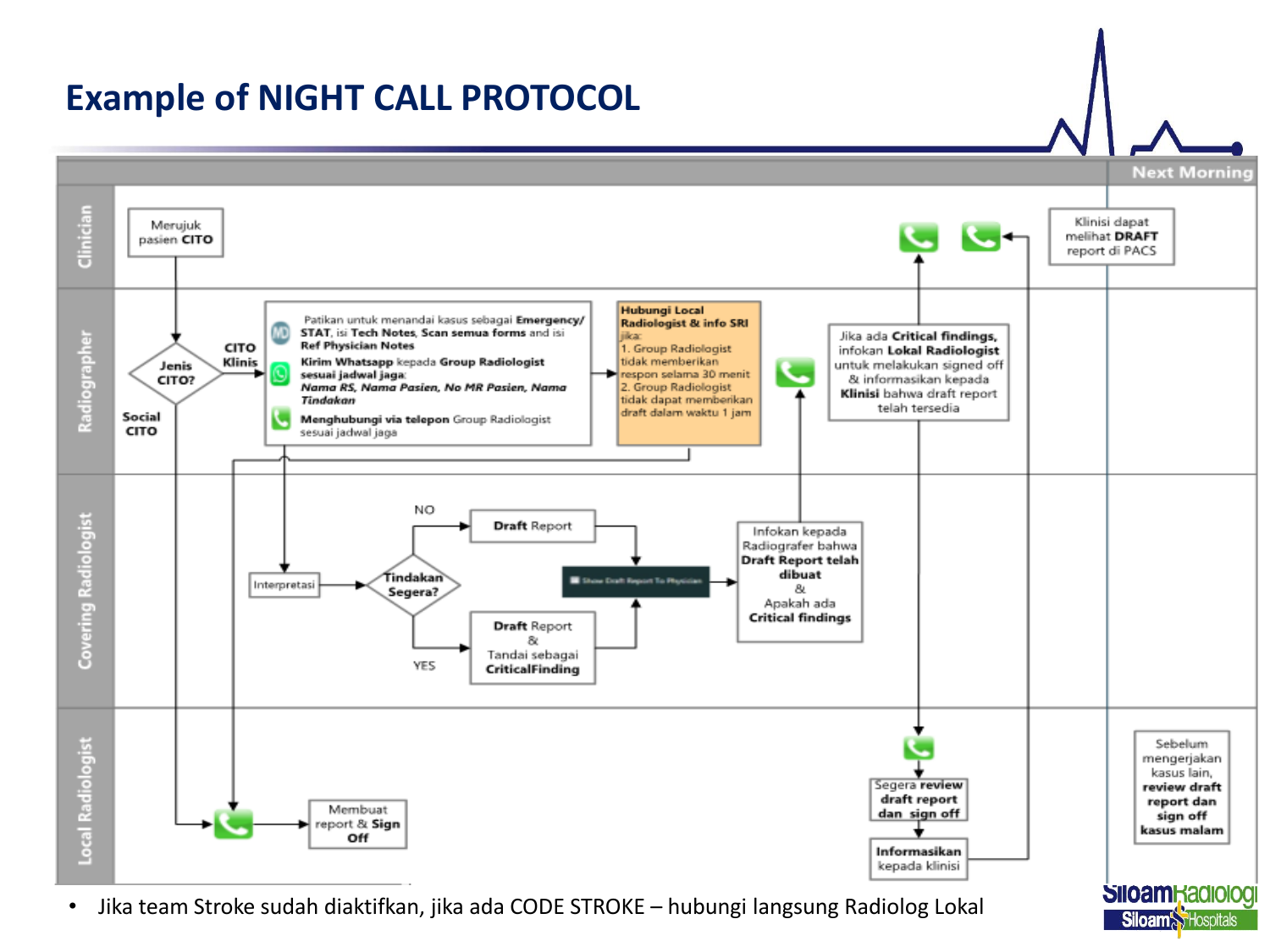#### **How is Tele-radiology for group hospitals?**

- Facilitating virtual workplace to group all radiology departments
- Providing cross-reporting
- Minimizing Turn-Around-Time (TAT)
- Increase accuracy by subspecialty consultation, audit and training
- Service 24/7
- Opportunities for radiologists who work in remote area to study subspecialty

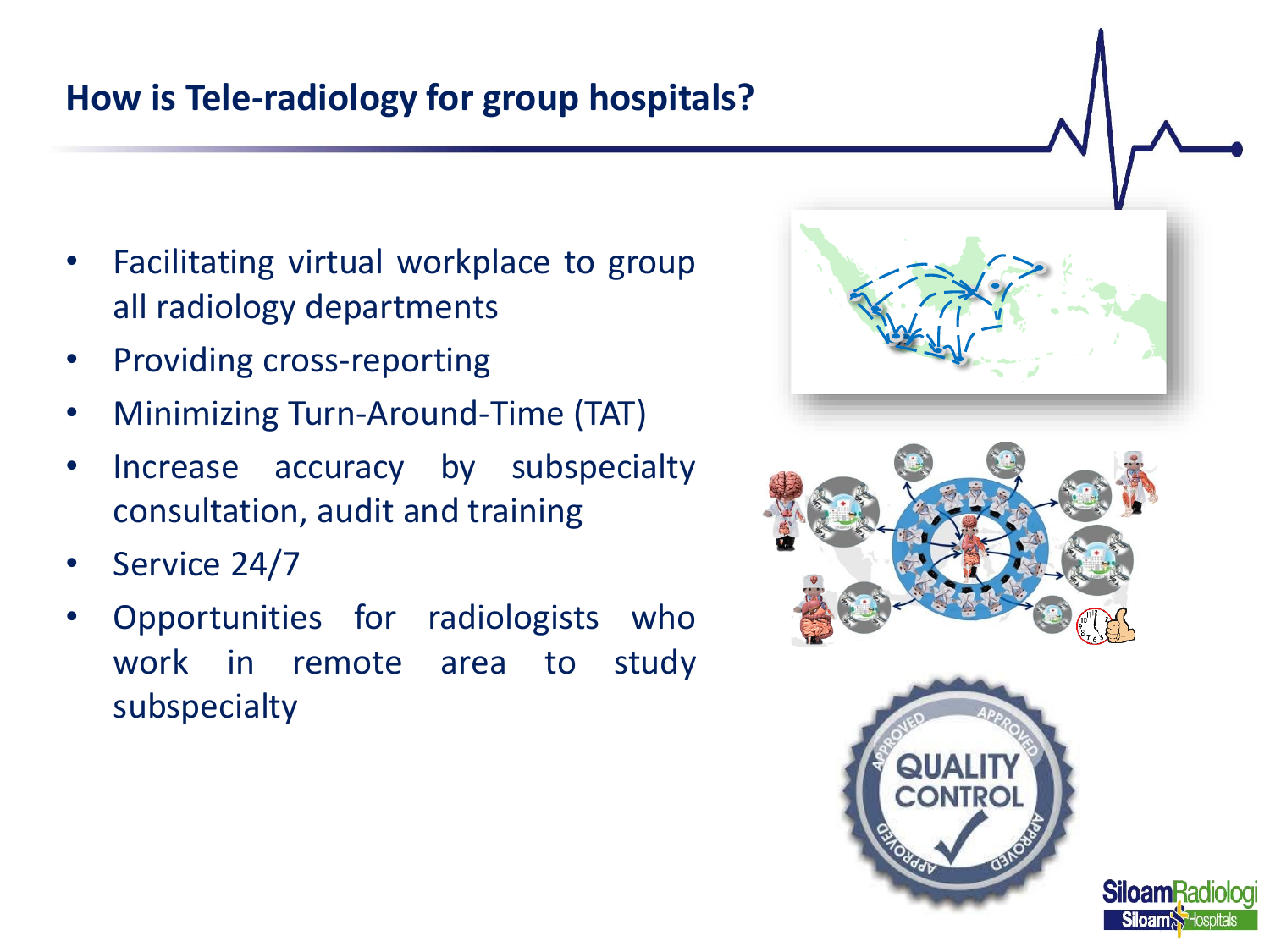#### **MAJOR OBSTACLES FOR IMPLEMENTATION**





1. **Connectivity** (Internet, since Tele-Radiology need to recall data from Web-based server)

**2. Knowledge and Skills** ( man-power : IT technician, Radiologists who are not familiar with the tech)

**3.Bureaucracy** ( License -> signed-off for consultation and next plan (in emergency condition, complicated cases, etc)

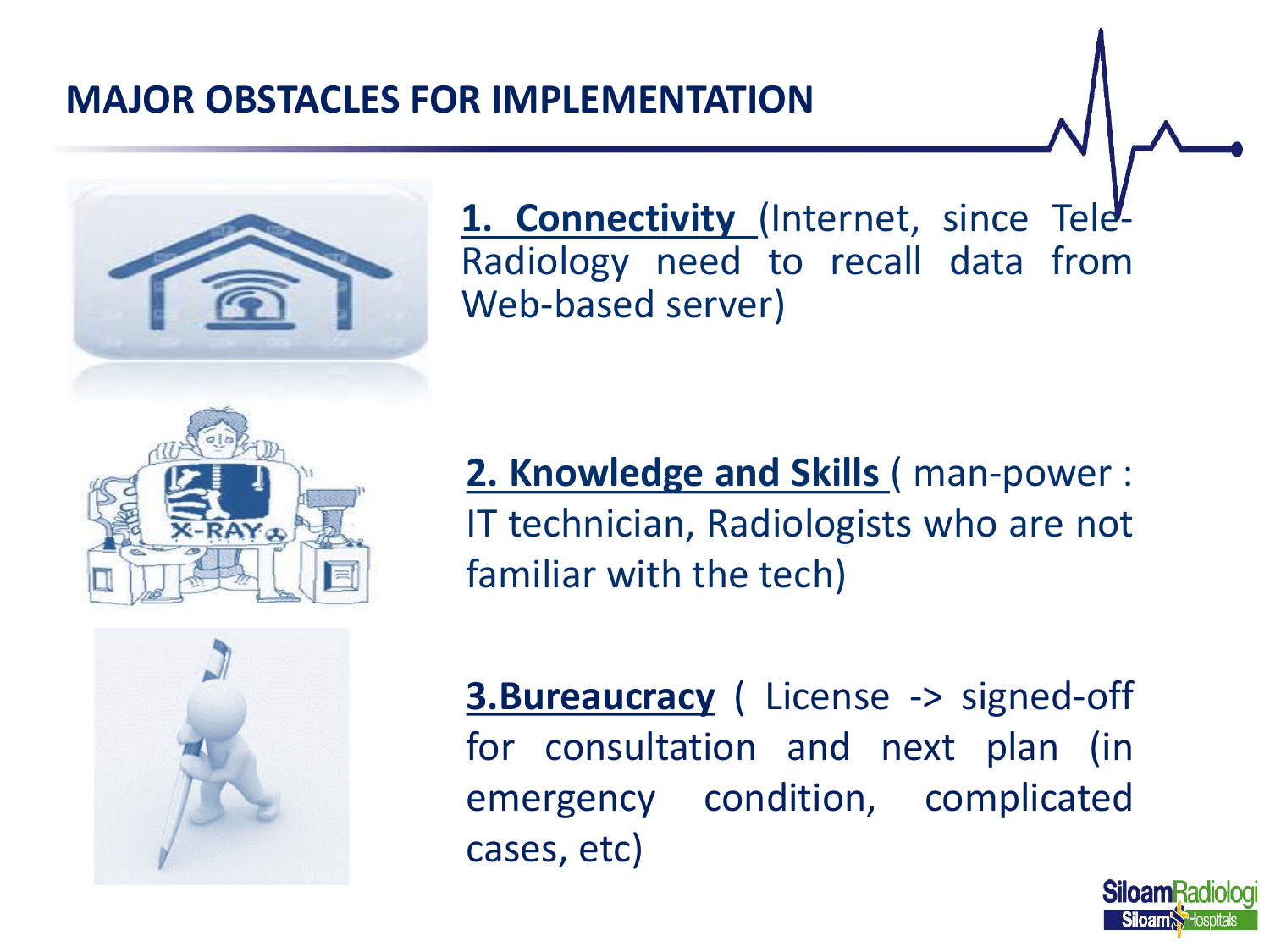

Nuclear Imaging is projected as one of the most lucrative segments.